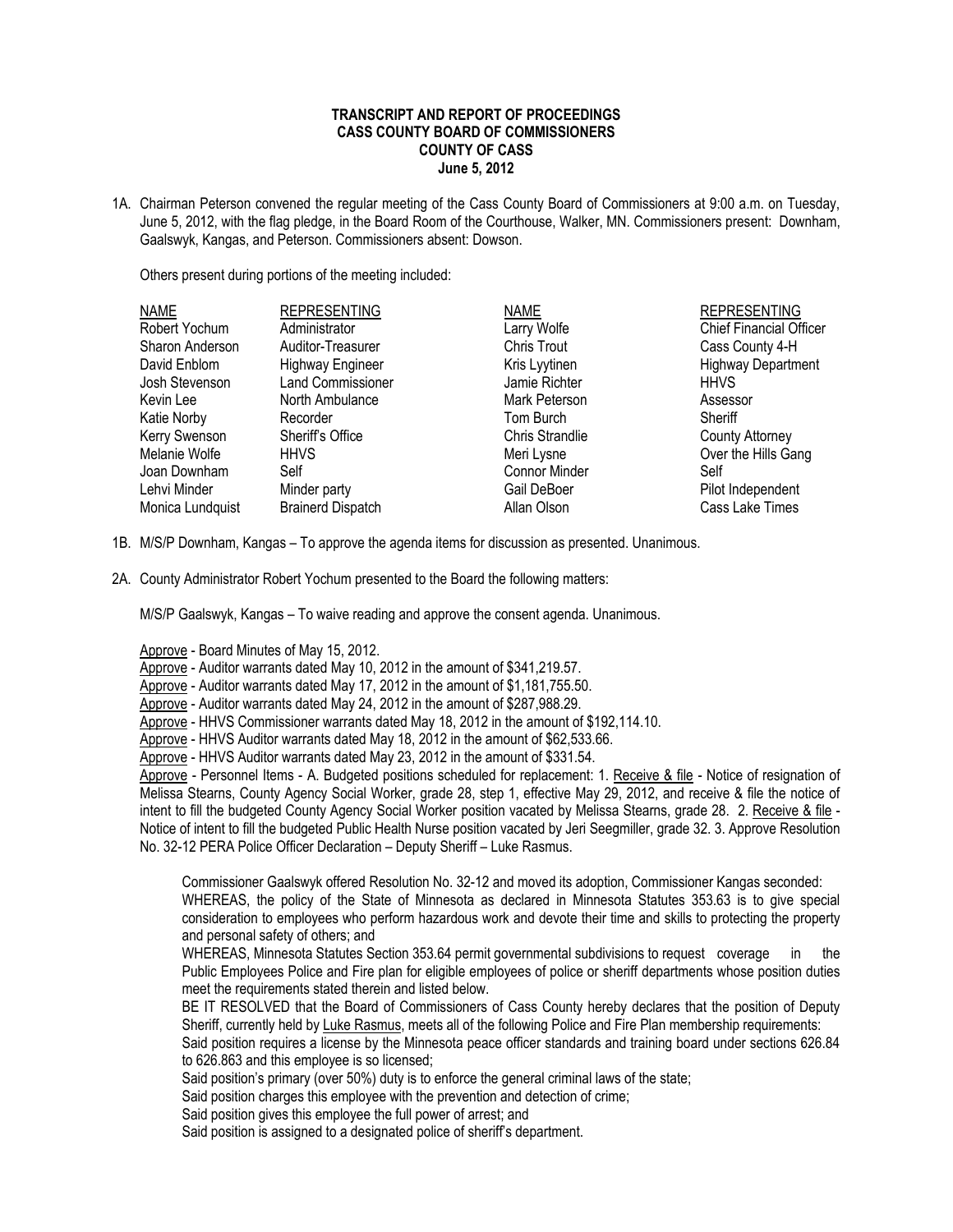BE IF FURTHER RESOLVED that this governing board hereby requests that the named employee be accepted as a member of the Public Employees Police and Fire Plan salary deduction by the governmental subdivision. Resolution No. 32-12 was adopted by majority vote: Ayes: Downham, Gaalswyk, Kangas, Peterson. Absent: Dowson. Nays: None.

4. Receive & file - Notice of appointment of Bradley Rittgers as Sergeant position grade 30, step 3, effective May 26, 2012. 5. Authorize - Independent contract with student Taylor Knight as an intern to provide Geospacial analysis and mapping functions for the Clean Water Fund stormwater projects and the ESD Lake SSTS Inspection program at a grade 2 step 9 (\$12.07/hr.) effective May 14, 2012.

Approve Licenses – On Sale Intoxicating including Sunday - Huddle's South Shore Resort - Huddle's South Shore Resort, Inc., Pine Lake. Off Sale Intoxicating - DJ's Liquor Outlet, Inc. - DJ's Liquor Outlet, Inc., Powers; Y Bottle - TGL Corp., Shingobee; Hwy 371 Liquor Locker - Hwy 371 Liquor Locker, LLC. Powers. Gambling - Outing Gun Club, Village Inn Dining & Saloon, Crooked Lake, Raffles-November 3, 2012; Establish site change - Roosevelt and Lawrence Area Lakes Association (RALALA), Mary Kowalski, Crooked Lake to The Village Inn, Outing, MN previous site for raffle on September 1, 2012 has closed (The Narrows Bar & Grill - previously approved on April 17, 2012).

Approve - Pay requests for Cass County ARMER Project to On Target Training & Consulting.-PSAP Training-\$3,240.35; Call One Inc.-ARMER –Dispatch Headsets - \$607.84; Motorola Solutions Inc. –ARMER Project - \$128,839.68;MidStates Wireless – Radio Installs - \$791.23;DSC Communications – ARMER Project - \$313.03.

Approve - Resolution No. 33-12 on GIA Trail assistance for 2012-2013 for Cass County Ski Trails; Snowmobile & All-Terrain Vehicles.

Commissioner Gaalswyk offered Resolution No. 33-12 and moved its adoption, Commissioner Kangas seconded: BE IT RESOLVED, that Board of Commissioner of Cass County, Minnesota, hereby approved applications for the 2012- 2013 grant-in-aid assistance for:

## Cass County Ski Trails

- 
- 

## Snowmobile Trails

- 
- 
- Brush Pilots  **Snoway 1**
- 
- Eagle Country  **Soo Line**
- Heartland **•** Triville
- 
- 
- Wadena Trail Breakers
- Hiram Washburn Lake
	- Goose Lake **•** Cut Lake
	- Arctic Paul Bunyan
	- Aspen Pipeline
		-
	- Chippewa Snowsnake
		-
		-
- Hiram Winnie Loop
- Lost Girl **•** Wood Lake
- All-Terrain Vehicle
	- Soo Line
- Resolution No. 33-12 was adopted by majority vote: Ayes: Downham, Gaalswyk, Kangas, Peterson. Absent: Dowson. Nays: None.

Approve - Cass County HHVS Debt write off list from May 1, 2011 to Apr. 30, 2012 in the amount of \$2,466.98.

Approve - Cass County Fee Schedule increase of HHVS Child and Teen checkup screening from \$258.00 to \$264.00, and fee increase of HHVS Early Childhood Screening daily charge from \$358.00 to \$388.00.

Receive and file - HHVS Cash Account Balance Comparison and Child Service Costs through April 2012.

Approve - Out-of-state travel to Fargo, ND for Kathy Ramos, Veterans Services Officer and/or Dan McMahon on a quarterly basis, through the remainder of 2012, to attend meetings for the NW District of the Minnesota Association of Veteran Service Officers.

Receive & file - 2011 Audit for Central MN Emergency Medical Services Region.

Authorize - Board Chair to execute 2011 audit engagement letter with the Office of the State Auditor.

Accept - Donation in the amount of \$2,000.00 from Turtle Lake Township for the Cass County Sheriff's Office - Lakes Area Dive Team.

Approve - Submission of Toward Zero Death Grant in the amount of \$53,000.00 from MN Dept. of Public Safety - Resolution No. 34-12 from October 1, 2012 through September 30, 2014, and authorize Lt. Shift Commander Scott Thompson to execute such agreements and amendments.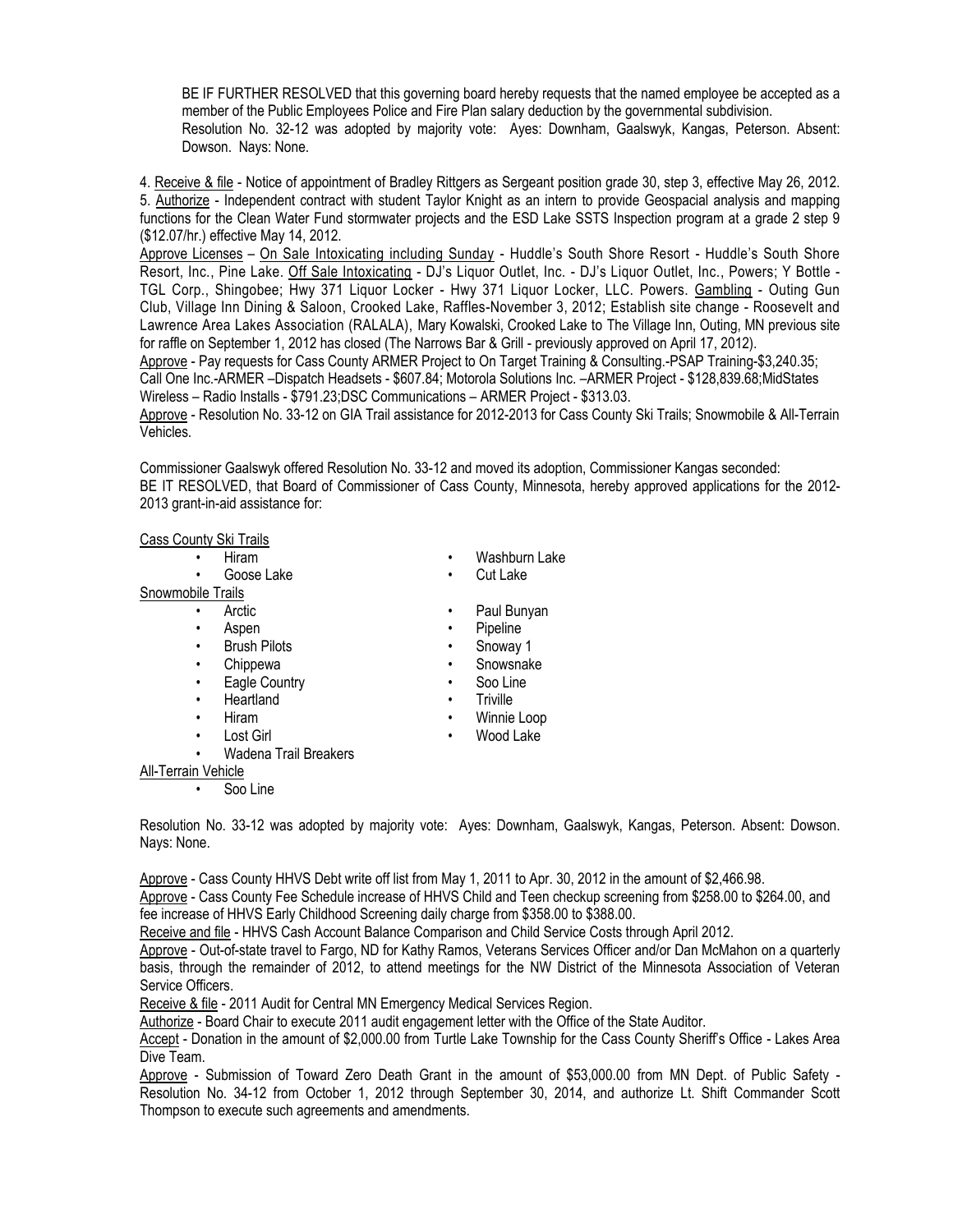Commissioner Gaalswyk offered Resolution No. 34-12 and moved its adoption, Commissioner Kangas seconded:

Be it resolved that the Cass County Sheriff's Office enter into a grant agreement with the Minnesota Department of Public Safety, for traffic safety enforcement projects entitled Toward Zero Death grant agreement during the period from October 1, 2012 through September 30, 2014.

The Lieutenant L. Scott Thompson of Cass County is hereby authorized to execute such agreements and amendments as are necessary to implement the project on behalf of the Cass County Sheriff's Office.

Be it further resolved that the Cass County Sheriff's Office designated Administrative Assistant is hereby authorized to be the fiscal agent and administer this grant on behalf of the Cass County Sheriff's Office.

Resolution No. 34-12 was adopted by majority vote: Ayes: Downham, Gaalswyk, Kangas, Peterson. Absent: Dowson. Nays: None.

Appoint - Commissioner Gaalswyk to the Greater Minnesota Advisory Panel.

Approve - Amendment to Kristi Lind Wheatley (Mental Health Services of Bemidji) contract from \$125.00 to \$160.00. Approve - Assessor's Office Abatements.

| Tax Year<br>Name                      |             |                                                                                            |                                       |                                 |
|---------------------------------------|-------------|--------------------------------------------------------------------------------------------|---------------------------------------|---------------------------------|
| Location                              | Parcel ID   | Action                                                                                     | Current                               | Proposed                        |
| 2012                                  |             |                                                                                            |                                       |                                 |
| Margaret Gordon<br>Shingobee Township | 38-122-3204 | Class Change<br>Tax Impact                                                                 | Res Non-Hmstd/Comm'l<br>\$1,512       | Res Homestead/Comm'l<br>\$1,390 |
| 2012                                  |             |                                                                                            |                                       |                                 |
| Lorraine/Ronald Cervenka              |             | 83-337-6011                                                                                | Value Reduction (split class)         |                                 |
| Bena City                             |             | Seasonal                                                                                   | \$28,300                              | \$40,800                        |
|                                       |             | Commercial                                                                                 | 51,200                                | 28,400                          |
|                                       |             | Total Value                                                                                | \$79,500                              | \$69,200                        |
|                                       |             | Tax Impact                                                                                 | \$1,524                               | \$1,120                         |
| 2012                                  |             |                                                                                            |                                       |                                 |
| Dale Jones<br>Leech Lake Township     | 20-909-4343 | \$7,500<br>Personal Property<br>\$1,500<br>(Travel Trailer) Value Reduction                |                                       |                                 |
|                                       |             | Tax Impact                                                                                 | Personal Property - Manufactured Home |                                 |
|                                       |             | statements calculated & mailed no later than July 15 <sup>th</sup> (usually late<br>June). |                                       |                                 |

Approve - 33' easement to Marion III and Christina Linn for access to PID #06-035-2100 located in 35-139-28. (Blind Lake Township).

Approve - Updated Farnham Lake WMA Lease agreement that will satisfy LSOHC funding restrictions.

Approve - Timber auction results of May 31, 2012 totaling 6,296.00 cords plus 15.40mbf saw timber totaling \$188,375.00.

- 3A. University of MN Extension Service Cass County 4-H Program Coordinator Chris Trout presented a draft copy of the 2012 Cass County Plat Book, with final version being printed by the end of June. Ms Trout also confirmed that she is resigning from her position as 4-H Coordinator at the end of August to continue her education. The Board thanked Ms. Trout of her years of service and building up the Cass County 4-H Program. No action necessary.
- 4A. Auditor-Treasurer Sharon Anderson updated the Board on the MCIS Board strategic planning initiatives to "Modernize" the Property Tax, CAMA, and Payroll systems developed by MCIS. The estimated cost is approximately \$604,000, which would be spent over three (3) years starting in 2013. Ms. Anderson presented the proposed allocation assumptions with option 1. To pay-in-full up front amount would be \$50,835, with payment being received in the 1<sup>st</sup> quarter of 2013, and option 2. To p ay yearly installments over 3 years at \$16,945 per year in December 2012, 2013, and 2014 with payment being received in the 1<sup>st</sup> quarter of the next year.

M/S/P Downham, Kangas – To approve Cass County's participation in the "MCIS modernization project" up to \$50,835.00 upon confirmation of all other member Counties commitment and approve the source of funds as the 2013 Auditor-Treasurer's budget for payment in the 1st quarter of 2013. Unanimous.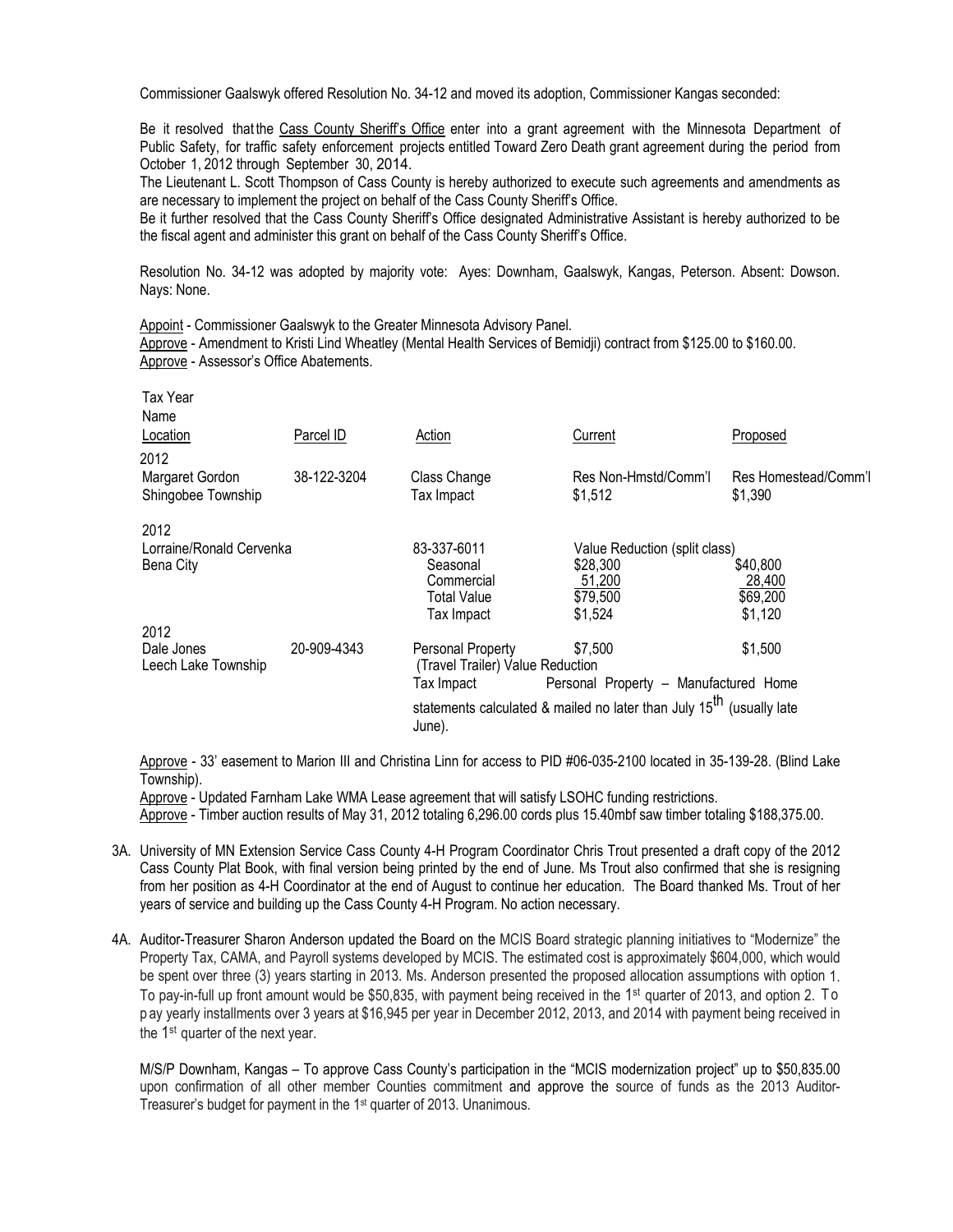4B. Ms. Anderson discussed the coordination of transient merchant licensing with municipalities and explained the option under MN Statutes Chapter 329 to exempt certain classes of transient merchant events by action of the governing body. The transient merchant license itself is an administrative license that does not require county board approval under Section 329.11. Ms. Anderson presented Resolution No. 35-12 for consideration.

Commissioner Gaaslwyk offered Resolution No. 35-12 and moved its adoption, Commissioner Kangas seconded:

## Transient Merchant License Coordination

WHEREAS, Minnesota Statutes Chapter 329 regulates the licensing requirements for transient merchants as defined therein that are doing business in the state of Minnesota, generally requiring a bond and an annual license application to the county auditor of each county in which the desired business is to be conducted under §329.11, and

WHEREAS, Minnesota Statutes §329.15 affirms that municipalities or other governmental subdivisions of the state may also regulate or license transient merchants, and that cities and counties may exclude certain classes of transient merchant events from complying with Minnesota Statutes §329.11.

THEREFORE BE IT RESOLVED that the Cass County Board of Commissioners hereby excludes the following classes of transient merchant events from compliance with Minnesota Statutes §329.11:

1. Events held in conjunction with or as a part of community festivals or fairs, and

2. Transient merchant events that are regulated and/or licensed within the corporate limits of a municipality by ordinance.

BE IT FURTHER RESOLVED that the Cass County Auditor-Treasurer will communicate with and coordinate transient merchant licensing pursuant to this resolution with municipalities in Cass County in the best interests of the public and in cooperation with municipal authorities to provide an efficient, fair and responsible process for transient merchant businesses operating in Cass County.

Resolution No. 35-12 was adopted by majority vote: Ayes: Downham, Gaalswyk, Kangas, Peterson. Absent: Dowson. Nays: None.

5A. Highway Engineer Dave Enblom requested the Board to consider the purchase of Lot 4 Block 1 in Berndt's River Shores in the City of Pillager for construction of a storm sewer out fall as well as a future Camp Ripley Veterans Trail amenity area. The necessary storm sewer easement has been appraised at \$15,000; the owner the property has a proposed price of \$39,900.00. The present county appraised value for tax purposes is \$64,000. Mr. Enblom also presented correspondence from the City of Pillager in favor of the sale of property.

M/S/P Gaalswyk, Downham – To authorize the purchase of Lot 4 Block 1 in Berndt's River Shores, Pillager, MN in the amount of \$39,900.00 for the construction of a storm sewer out fall and a future Camp Ripley Veterans Trail amenity area and further to commit Conservation Fund #73 funds in the amount of \$24,900.00 towards the sale. Unanimous.

- 5B. Kris Lyytinen reported to the Board regarding Memorial Day high water road damage in fourteen various locations throughout the southern part of Cass County including: CSAH 30 - Water over road at 2 locations-Gravel loss & sinkhole at culvert; C.R. 106 - Water over road at 5 locations - Gravel loss & sinkhole at culvert; CSAH 33 - Driveway culvert washout due to excess water and utility line; C.R. 102 - Water over driveways and roadway-Gravel loss; CSAH 35 - Water over roadway at <sup>2</sup> locations -Gravel loss; C.R. 103 - Water over roadway at <sup>6</sup> locations -Gravel loss & culvert washing; C.R. 103- Bridge overtopping-significant washout of abutment; CSAH24 - Culvert *I* Pavement damage; CSAH 17 - Water over roadway- Culvert and shoulder sinkhole; CSAH29 - Significant washing and some pavement damage at 2 culvert locations; CSAH 1 - Water over road for mile -Significant shoulder loss; C.R. 107 - Water over roadway at <sup>6</sup> locations-Gravel loss; C.R. 107 - Significant washout of culverts -Roadway closed (est. 1000 cu.yd to fill); CSAH 58 - Water over road at 6 locations - Gravel loss. Mr. Lyytinen reported that a working estimate of damages will total \$250,000.00. Mr. Lyytinen commented that all roads as of Monday were open except for C.R. 107 at the Home Brook Creek. The Board thanked Mr. Lyytinen for the update and the excellent emergency response from the Highway Department.
- 6A. Kevin Lee of North Memorial Ambulance presented the first quarter 2012 report for the Longville Ambulance Subordinate Service District (LASSD). 51 patients were transported or billed, revenues were \$18,300 over budget due to increased run volume, revenue deductions were 59.6%, total expenses were \$760.00 over budget due to fuel costs, and margin was 8.3%, Mr. Lee also discussed community involvement including: Cass County EMS Task Force, County ARMER meetings, rescue training with the Longville Fire Department, and continue a great working relationship with the local First Responder groups. The Board thanked Mr. Lee for the update.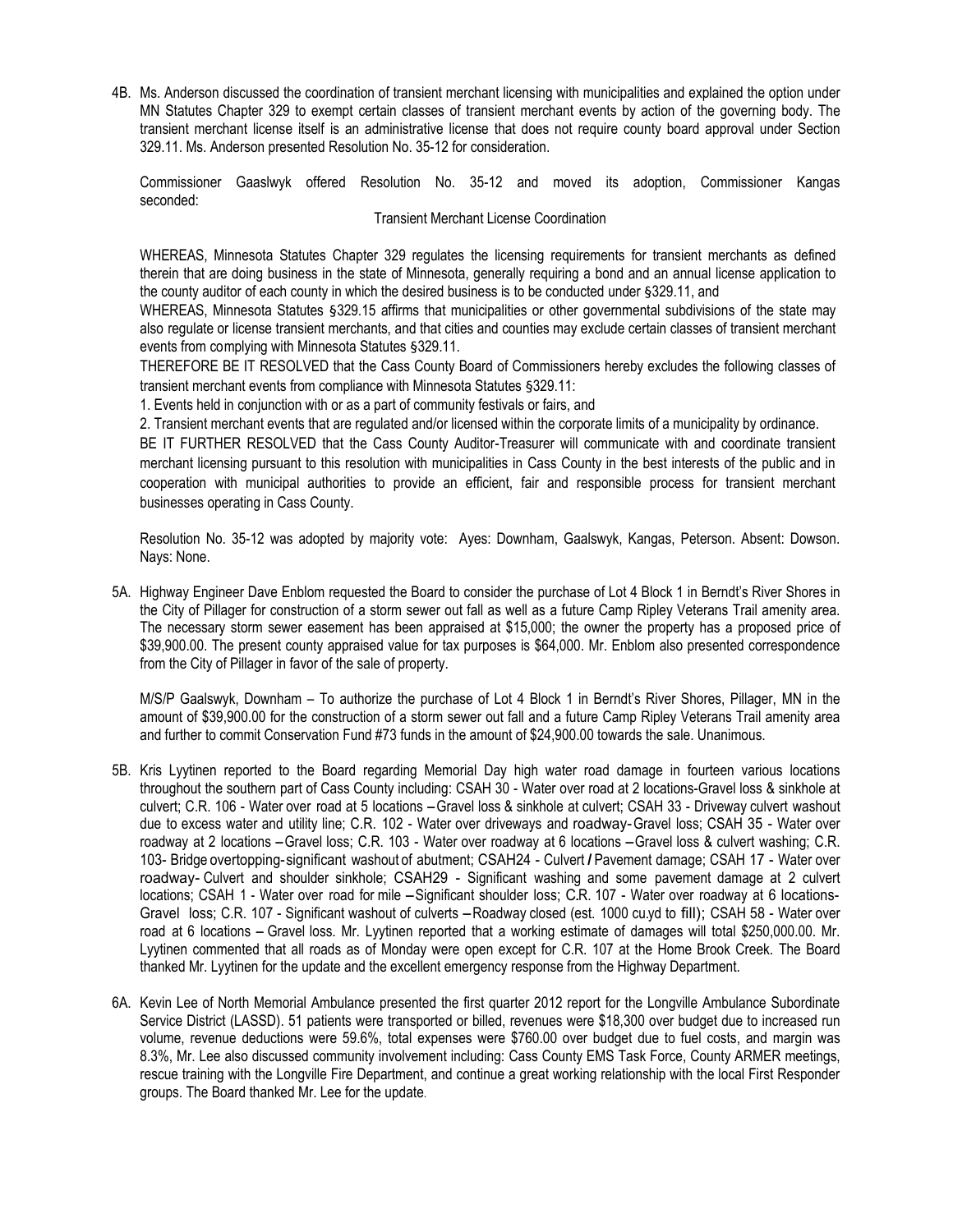- 7A. Director of Public Health Nursing Jamie Richter discussed the several competing discount programs for prescription drugs and dental services. Currently Cass County uses the TWRx/Pro Act prescription drug program that also includes a dental plan. Ms. Richter presented a side by side comparison of the TWRx/Pro Act plan with the AMC endorsed plan of Coast2Coast Rx Card. In addition Ms. Richter explained the NACo endorsed dental discount program and the County efforts to work with participating providers. No action necessary at this time.
- 7B. Ms. Richter presented an update on the Community Transformation Grant funds from the MN Department of Health that uses the existing structure and capacity of the Statewide Health Improvement Program (SHIP) to implement programs to improve nutrition, increase physical activity, and decrease exposure to tobacco. The SHIP health improvement activities in local communities are designed to building on strengths, minimize duplication of efforts and maximize impact. Ms. Richter added that the Counties of Morrison, Todd, Wadena, and Cass are partnering with the Leech Lake Tribal Community which represent two of the five current SHIP grantees representing a large region of Northern Minnesota. No action necessary.
- 8A. Land Commissioner Josh Stevenson informed the Board of interest from a private land owner in the acquisition of 164 acres of tax forfeit property in Section 14 of Walden Township. The 164 acres contain about 40 acres of combined timber land, which the property borders existing County land but is separated by a large wetland complex. The Natural Resource Advisory Committee has recommended the County pursue the sale of the property, and that Walden Township will be notified prior to the sale. Mr. Stevenson also reported that a January 27, 1981 County Board Resolution (No. 770-81) set aside this property with other property in Sections 13 and 14 of Walden Township restricting it from sale as there may be granular material suitable for road construction in the area. Mr. Stevenson informed the Board that the Highway Department agrees that there are no significant granular materials located on the property proposed for a land sale.

M/S/P Downham, Kangas – To authorize the sale of tax forfeit lands located in Section 14 of Walden Township at public auction in 2013 following all State of MN Statutes as required. Unanimous.

8B. Mr. Stevenson informed the Board that the Land Department has been working with the Over the Hills Gang to put together a revised ATV Grant In Aid Application to the MNDNR. The club has been working with local units of government and other agencies to complete the application, and have also contacted numerous private property owners regarding the proposal. The club has revised the proposal based on input from private property owners, Townships, and the MNDNR funding available. The plan has been reduced from 80 miles to 56 miles in the Cass County Townships of Beulah, Crooked Lake, Thunder Lake, Smoky Hollow, and Emily Township in Crow Wing County. The new alignment requires only 2 private parcels, which have provided written permission, to complete the system and has reduced the price from \$53,000 to \$22,000 eliminating the need for a Conservation Fund #73 match.

M/S/P Peterson, Kangas – To approve the Cass County sponsorship of the Over the Hills Gang ATV Grant-In-Aid Application in the amount of \$22,000.00 and further, to authorize the Cass County Land Department to submit the revised OHV Trails Assistance Program application of 56 miles to the MNDNR. Unanimous.

8C. Mr. Stevenson reported to the Board on recent communication with a township official and private land owners regarding granular material located on county administered and private lands. Added that the MNDNR, Division of Land and Minerals has a LCCMR proposal in which one more county is needed to participate in an aggregate study to create resource maps. The Cass County Land Department in cooperation with the Cass County Highway Department believes this is an excellent opportunity for Cass County to have aggregate resources mapped with significant cost savings by collaborating effects with the MNDNR. Mr. Stevenson presented Resolution No. 36-12 MNDNR, Division of Land and Minerals - LCCMR proposal to conduct an Aggregate Resource Study.

Commissioner Downham offered Resolution No. 36-12 and moved its adoption, Commissioner Kangas seconded: Whereas, Cass County desires information relating to the location, amount and quality of its aggregate resources; and Whereas, An Aggregate Resource Study would assist both county administered and private land use decisions and help ensure continued aggregate resources for affordable county forest access roads, highway development coordinated with the Cass County Highway Engineer, and maintenance projects; and

Whereas, the Cass County Land Department has allocated Forest Development funds up to \$10,000 to match funds needed to complete the project; and

Whereas, Cass County will facilitate public meetings with the Minnesota Department of Natural Resources, Division of Lands and Minerals, to present finding to both the public and organized township officials when the study is completed;

Now, Therefore, Be it Resolved, that the Cass County Board of Commissioners hereby requests the Minnesota Department of Natural Resources, Division of Lands and Minerals, conduct an Aggregate Resource Study as authorized by Minnesota Statutes 84.94.